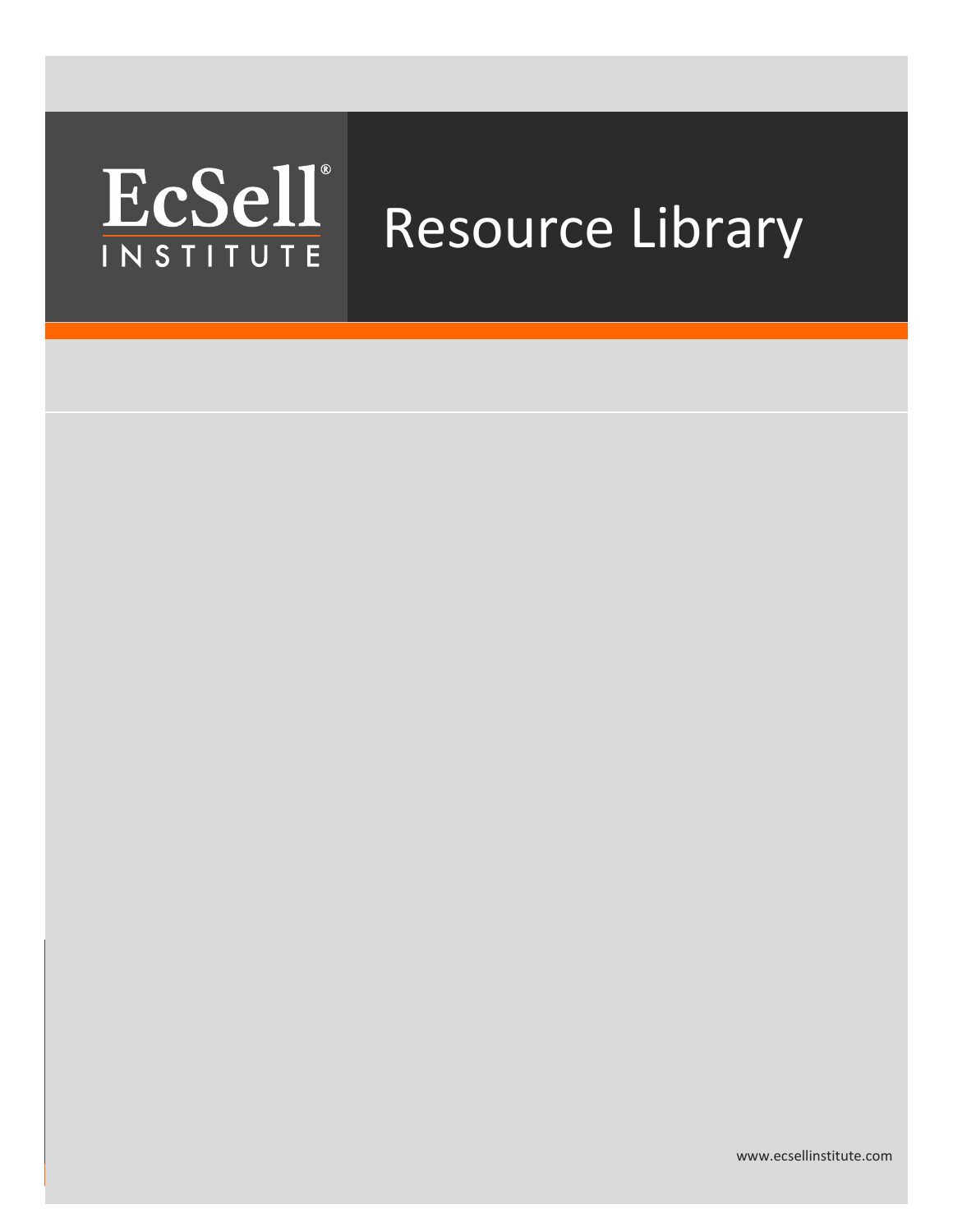

## **Coaching Development: The Key to Sales Growth**

*"…an individual's current skill-set is of secondary importance to their ability to learn new knowledge, skills and behaviors that will equip them to respond to future challenges. As a result, our focus must shift to finding and developing individuals who are continually able to give up skills, perspectives, and ideas that are no longer relevant, and learn new ones that are."*

The above quote from the CCL white paper that resides in this newsletter continues to support the fact our world is becoming more complex—unable to predict outcomes. To be comfortable with what you know and what you are doing today is to be stagnant, not a desirable label with which to be stuck. In a complex environment, which comprises most every industry and workplace, the need to be constantly developing is critical, for the rate of change is occurring at warp speed [\(watch this 2:30 video](http://www.youtube.com/watch?v=Sw_D0J7v-rY) that EcSELL released at our April Coaching Summit to grasp the significance of how this impacts us as coaches). While sometimes not easy to accept, the decision to further develop your skills and behaviors is ultimately a personal choice. Think of exercise as an analogy; we know the benefits of doing it, but we find excuses for not getting it done. Developing our professional skills is no different; we know it will help, but we are just "too busy". And, just like exercise, expect a similar result—a shorter **professional** life.

At EcSELL, on all measures of performance we have researched, our members score higher than non-members. Is that because we do so much for them? Perhaps (would love to say unequivocally "yes"!), but it has much more to do with our members and their attitude regarding development, their personal desire to grow, and their desire to have their teams achieve higher levels of performance. I can't say for sure they are all organic learners, but if not they have certainly elected to find a resource that builds and/or enhances a development culture. Our members understand the difference development makes on sales performance and they don't make it optional for their teams. They have created and support a development culture with resources everyone can access, so there are no excuses.

The challenge with today's training programs, with curriculums, is they typically denote a start and stop to development, there seems to be a destination. You will hear "I finished the program…", "I took a class this year…", "I attended a seminar", etc., and while not bad, these types of training do not promote a culture of development. To truly create a development culture, think of it and talk about it as a journey. At EcSELL, we have dropped the word "training" from our lexicon and now use "development". At what point does development stop? Never!

To stop developing is to stop growing.

To stop growing limits the performance of your team.

To limit the performance of your team should put your career on hold.